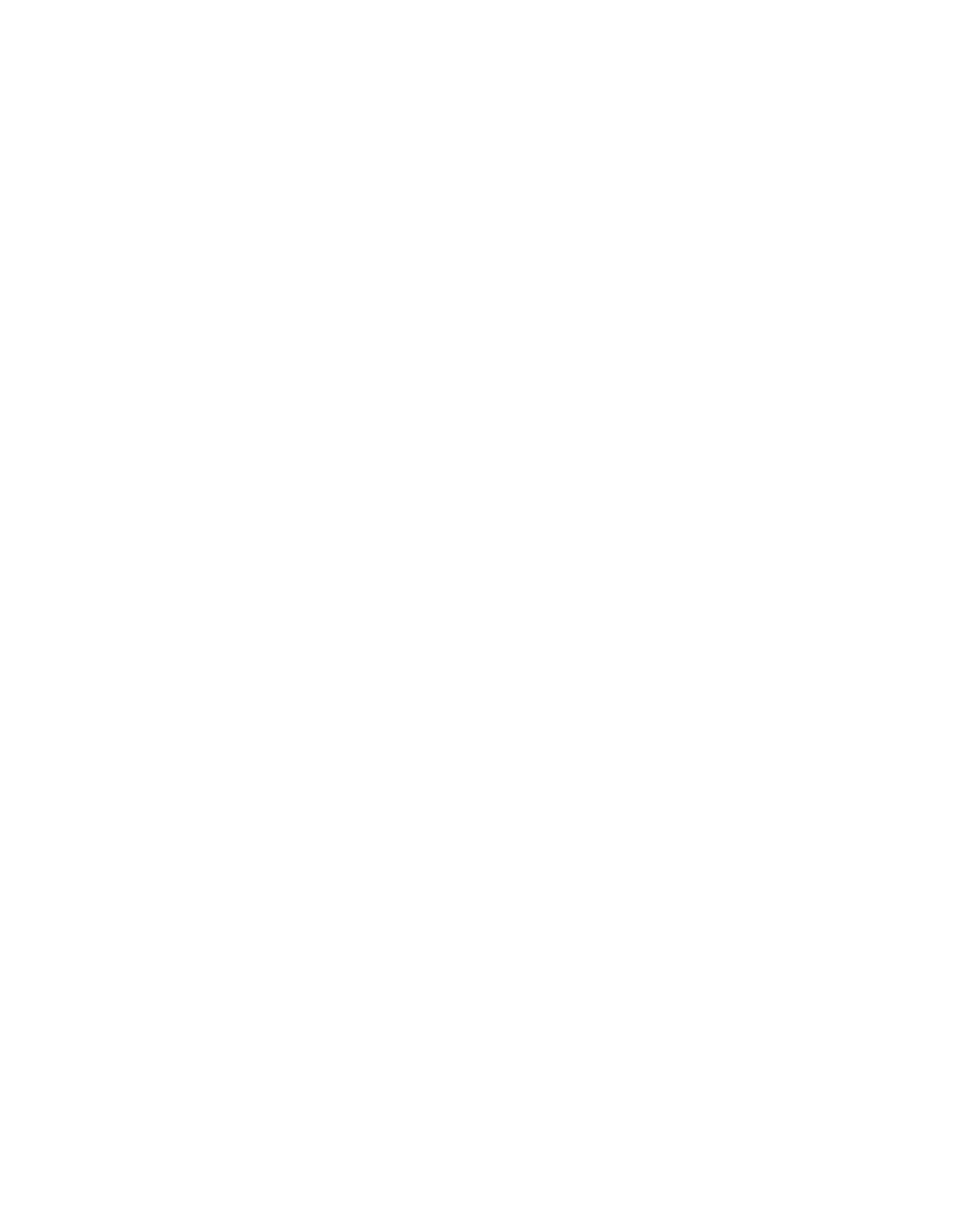Dear Property Owner:

The Texas Constitution permits agricultural productivity appraisal only if the land and its owner meet specific requirements as defined by Section 23.51 of the Property Tax Code standards for open space productivity use. Land does not qualify simply because it is vacant, rural, or has some connection with agriculture.

The Tax Code defines agricultural use as follows: "agricultural use includes but is not limited to the following activities: cultivating the soil, producing crops for human food, animal feed or planting seed or for the production of fibers: floriculture, viticulture, and horticulture: raising or keeping livestock: raising or keeping exotic animals for the production of human food or of fiber, leather, pelts or other tangible products having a commercial value: and planting cover crops or leaving land idle for the purpose of participating in any governmental program or normal crop or livestock rotation procedure and wildlife management.

The Comptroller's manual for agricultural appraisal notes that production of any commercially valuable livestock, fish, or poultry product probably constitutes agricultural use as well.

The Texas Property Tax, "Manual for the Appraisal of Agriculture Land" (Texas Comptroller of Public Accounts), and Section 23.51 of the Texas Property Tax Code set standards for determining whether land qualifies for a special use valuation for open space agriculture land.

"Open Space Qualified land"… \*\* The land must be currently devoted principally to agricultural use to the degree of intensity generally accepted in the area. The land must have been devoted to a qualifying agricultural use for five (5) of the preceding seven (7) years.

#### *When building a 'history', the land could qualify for the agricultural use valuation on the 6 th year.*

The definition encompasses several key qualifying factors that both the land and the landowner must meet:

- 1. The land must be currently and actively devoted to agricultural use.
- 2. The land must be used principally for agricultural use.
- 3. The land must be devoted to an agricultural use to the degree and intensity that is typical in an area.
- 4. The owner must have intent to produce income.
- 5. Land must have been used principally for agricultural use for any five (5) of the preceding seven (7) years.
- 6. The property owner must file a timely and valid application.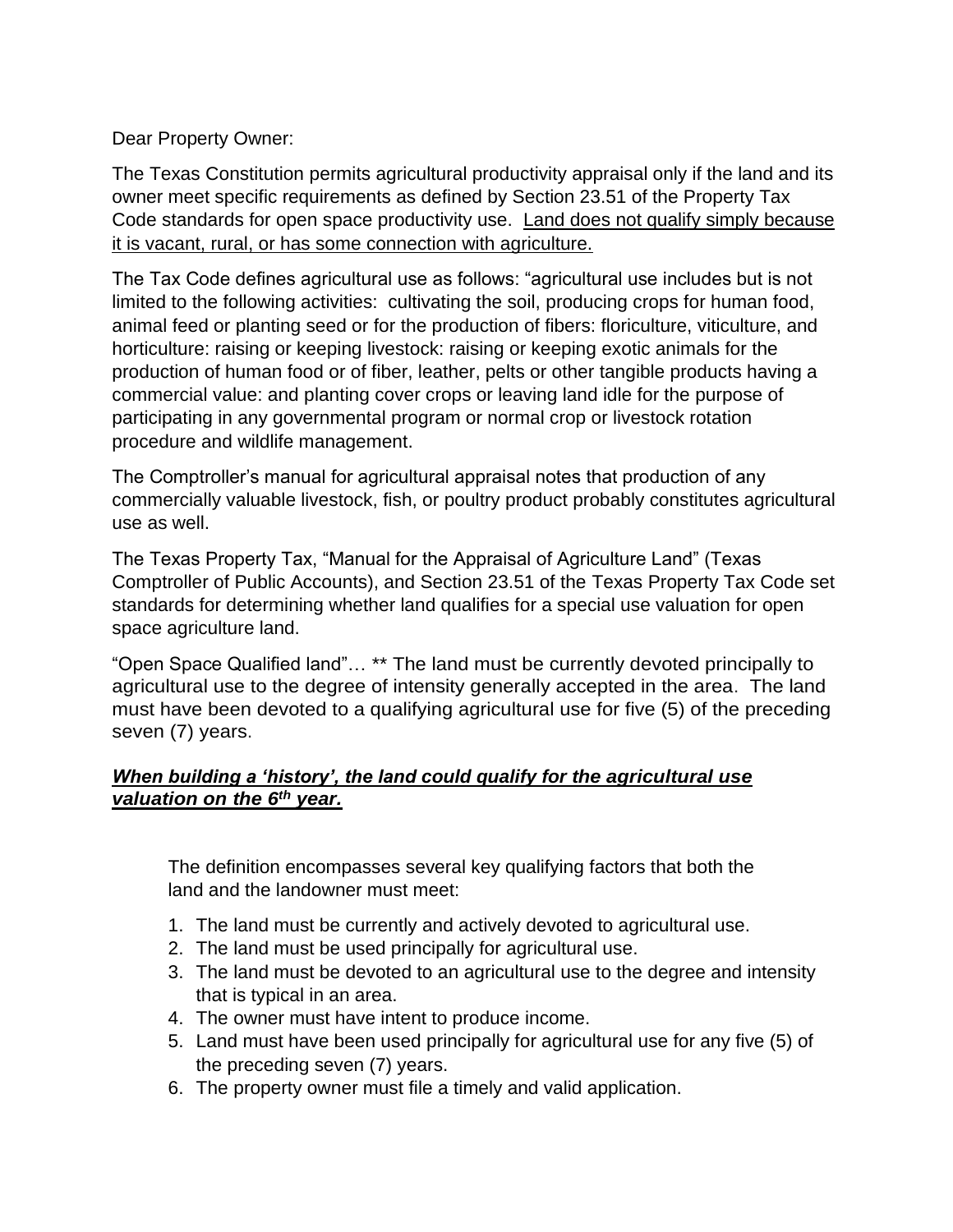**Kaufman County does not appear on the Texas State Comptroller's Office map of the "Forest Region in Texas" in the "Manual for The Appraisal of Timberland. The soil types and ecosystems in Kaufman County do not support the large growth of timber required for timber production. Kaufman Central Appraisal District has determined that timber production is not a viable agricultural utilization of land in Kaufman County.**

#### **APPENDIX B. Figures and Tables**



Manual for the Appraisal of Timberland - 35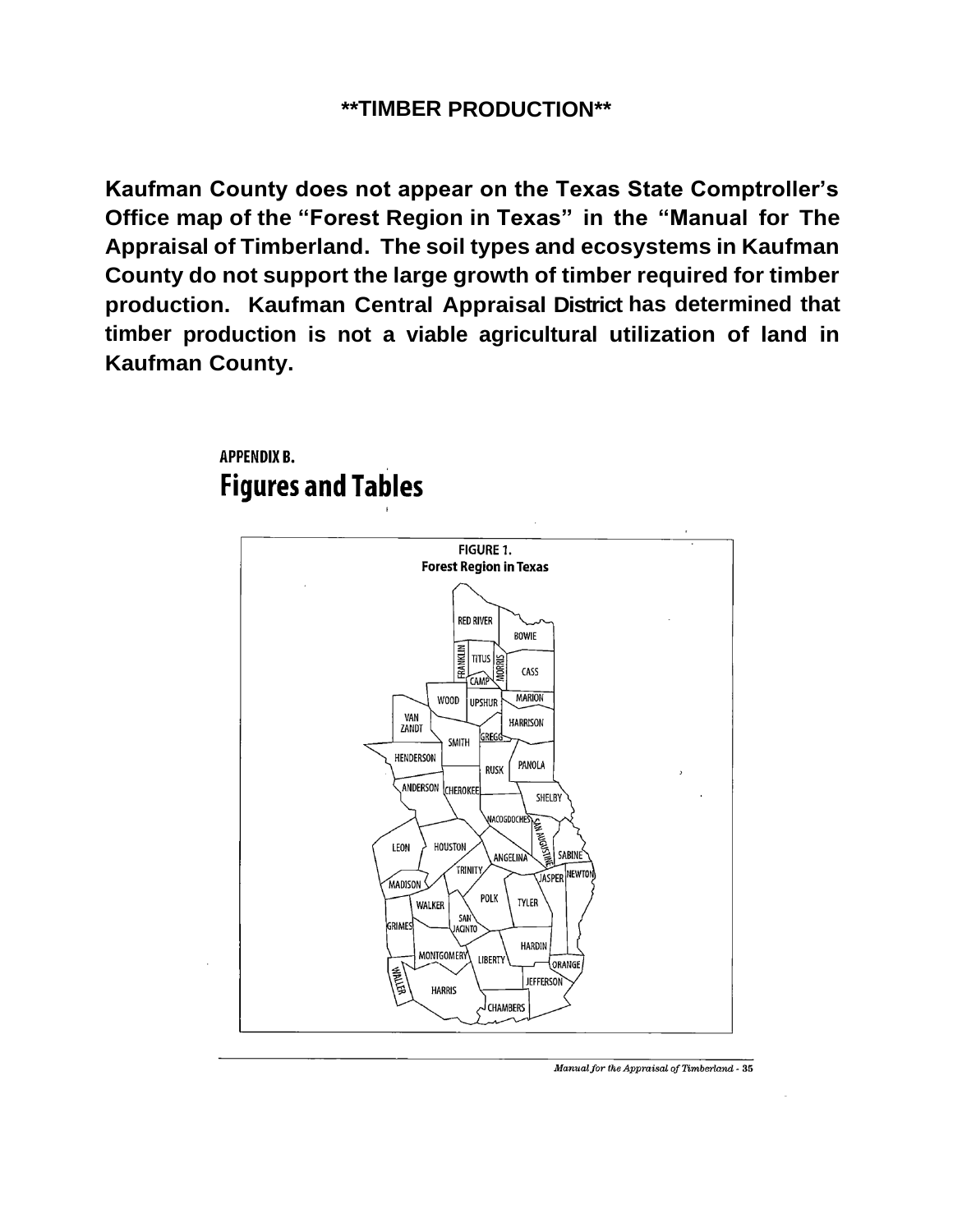#### **Current and Active Devotion to Agricultural Use**

Currently devoted to agriculture means that a qualifying agricultural use is evident as of January 1 of the tax year…According to the Texas Property Tax Manual for the Appraisal for Agricultural Land, The Texas Comptroller of Public Accounts, April 1990. Page 9, "The land must be currently devoted to agricultural use. The land must qualify on January 1st…"

The land must stay in a qualifying use throughout the year. The agriculture valuation can be removed at any time due to non-compliance. This is a productivity value and therefore the property needs to be producing either livestock, livestock offspring or crops. Simply maintaining livestock will not qualify the property.

#### **Agricultural Production Must be the Land's Primary Use**

Land that is currently and actively devoted to agricultural production will not qualify for productivity appraisal unless agricultural production is the land's primary use. If the owner used the land for more than one purpose, the most important or primary use must be agriculture.

#### **Primary Uses (Non-Qualifying)**

Here are some examples of Non-Qualifying Primary Uses:

- Pleasure and/or personal use gardening.
- Exotic game primarily used for hunting.
- Land used primarily to train, show, or racehorses, to ride horses for recreation, to keep or use horses in some manner that is not strictly incidental to breeding horses.
- Processing of plants and animals.
- Processing constitutes any activities that take place after the crop or animal has been raised and harvested and any activity a non-producer carries out on agricultural products. Processing begins at the first level of trade beyond production. Processing begins when activities occur that enhance the value of primary agricultural products.
- Personal consumption of crops or livestock produced by owner.
- Raising cattle, horses, goats or sheep for FFA and 4H projects.
- Token agricultural use which occurs to obtain tax relief.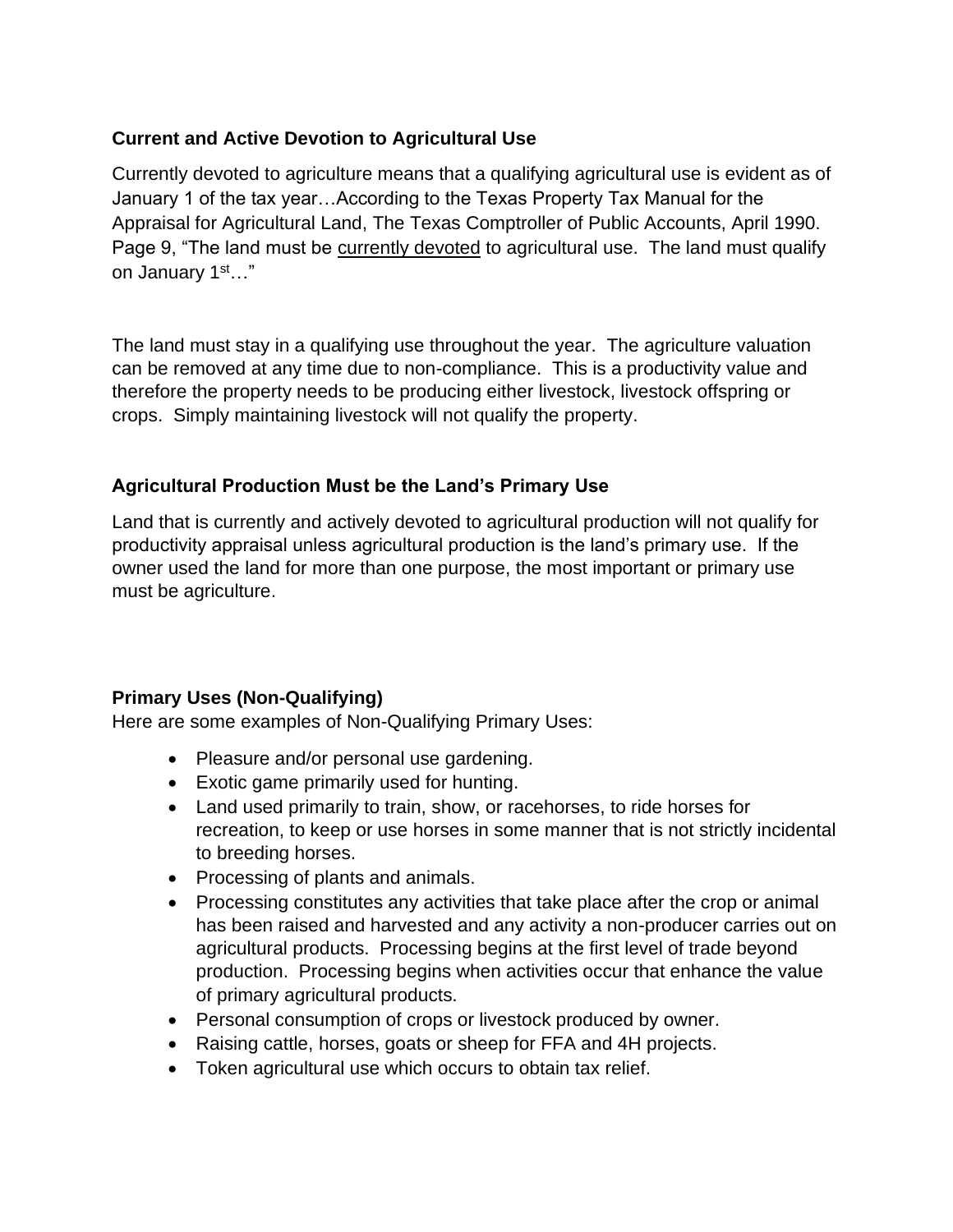*Intensity of agricultural production is the central issue or standard of agricultural use qualification.*

**The law does not state what degree of intensity qualifies a particular type of land. In a state as large as Texas, no statutory definition could cover all the possible agricultural uses. The Chief Appraiser is responsible for setting the degree of intensity standards for the types of agriculture production in the area, with the assistance of the Agricultural Advisory Board.**

To qualify for agricultural productivity appraisal, land must be used to the degree of intensity generally accepted in the area and to the extent that is typical for similar operations in the area. The degree of intensity test is intended to exclude from productivity appraisal land on which token agricultural activity occurs simply to get tax relief.

In most cases, property owners must prove that they are following the common production steps for their type of operation and using typical amounts of labor, management, and investment.

#### **Intent to Produce Income**

The owner must use the land with the intent to produce income. Like the degree of intensity test, this test excludes those owners who are not using the land for agriculture to produce income and who are trying to use productivity appraisal to avoid paying property taxes on the land's market value. Whether or not the owner has the intent to produce income is determined by the Chief Appraiser.

#### **Historical Use Requirement**

Land used primarily for agriculture for five (5) of the previous seven (7) years may qualify for agricultural productivity appraisal. This historical use attaches to the land.

*In order to build a history an owner must be engaged in an appropriate agricultural activity for a five (5) year period. The owner will file in the sixth (6) year and if the requirements have been met during the preceding five (5) years, then the property will be eligible to receive the agricultural valuation.*

#### **Improvements**

- Agricultural value applies only to the land and not to the improvements. (structures on the land, minerals, or agricultural products)
- The land beneath farm buildings and other agricultural improvements does qualify due to their use in connection with the agricultural process.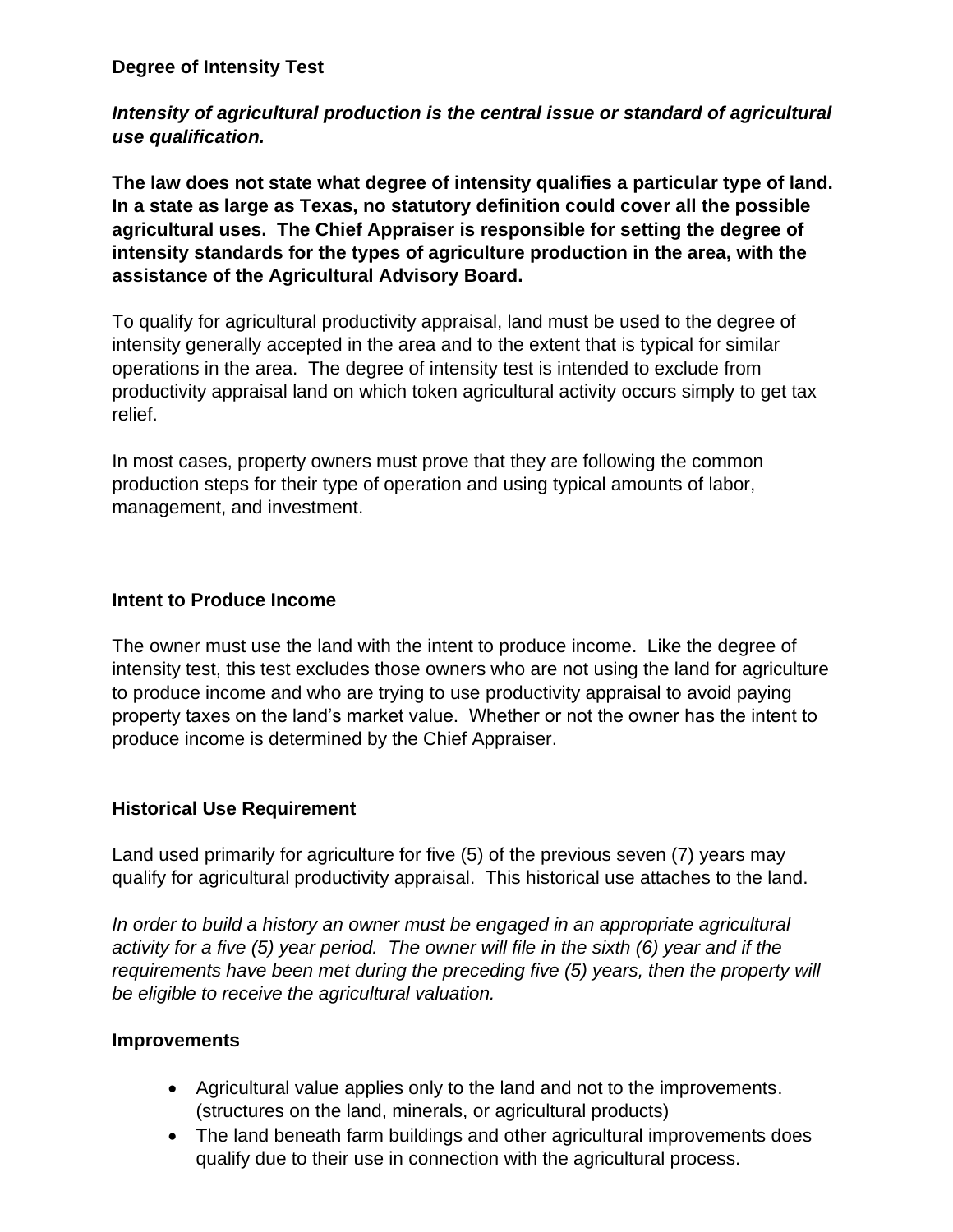#### **Products of agricultural operations**

- Products in the hand of the producer are generally exempt from taxation. See Texas Property Tax Code, Section 11.16
- Farm and ranch equipment designed and used primarily for agricultural/husbandry activities are also exempt. See Texas Property Tax Code, Section 11.161

#### **Appurtenances**

• Appurtenances to the land (canal, water wells, roads, stock tanks, and other similar reshaping of the soil) are included in the value of the land and not appraised separately.

**Native Pasture** is defined as those pastures that have native vegetation, with minimal improvements.

**Improved Pasture** is defined as those pastures, with native and improved vegetation, that have had improvements made to them including but not limited to fertilizer application, weed and brush control (mechanical or chemical) or over seeding with winter grass.

**Wasteland (WL) –** Barren or desolate land is looked upon on a case by case basis.

**Hay Production –** Standard practices: tillage, fertilizing, cutting, bailing, hauling, feeding or marketing. In normal years, 2-3 cuttings, can be achieved. Hay production should be approximately 3,000 lbs. per acre. The hay must be a marketable product. The cutting and bailing of unmanaged vegetation are not considered hay production.

**Commercial Fish** differs from keeping fish for purely sporting or recreational purposes. This difference is not necessarily related to the scale of the operation, nor is it related to any intent to produce income or make a profit. Raising fish is a qualified agricultural land use when all elements of a bulk harvest are present. Taking fish by individual line is clearly a recreational activity.

**Beekeeping –** Effective January 12, 2012, The Texas Legislature added another agricultural use for the purpose of open space land appraisal which is "the use of land to raise or keep bees for pollination or for the production of human food or other tangible products having a commercial value, provided that the land used is not less than five (5) acres or more that twenty (20) acres."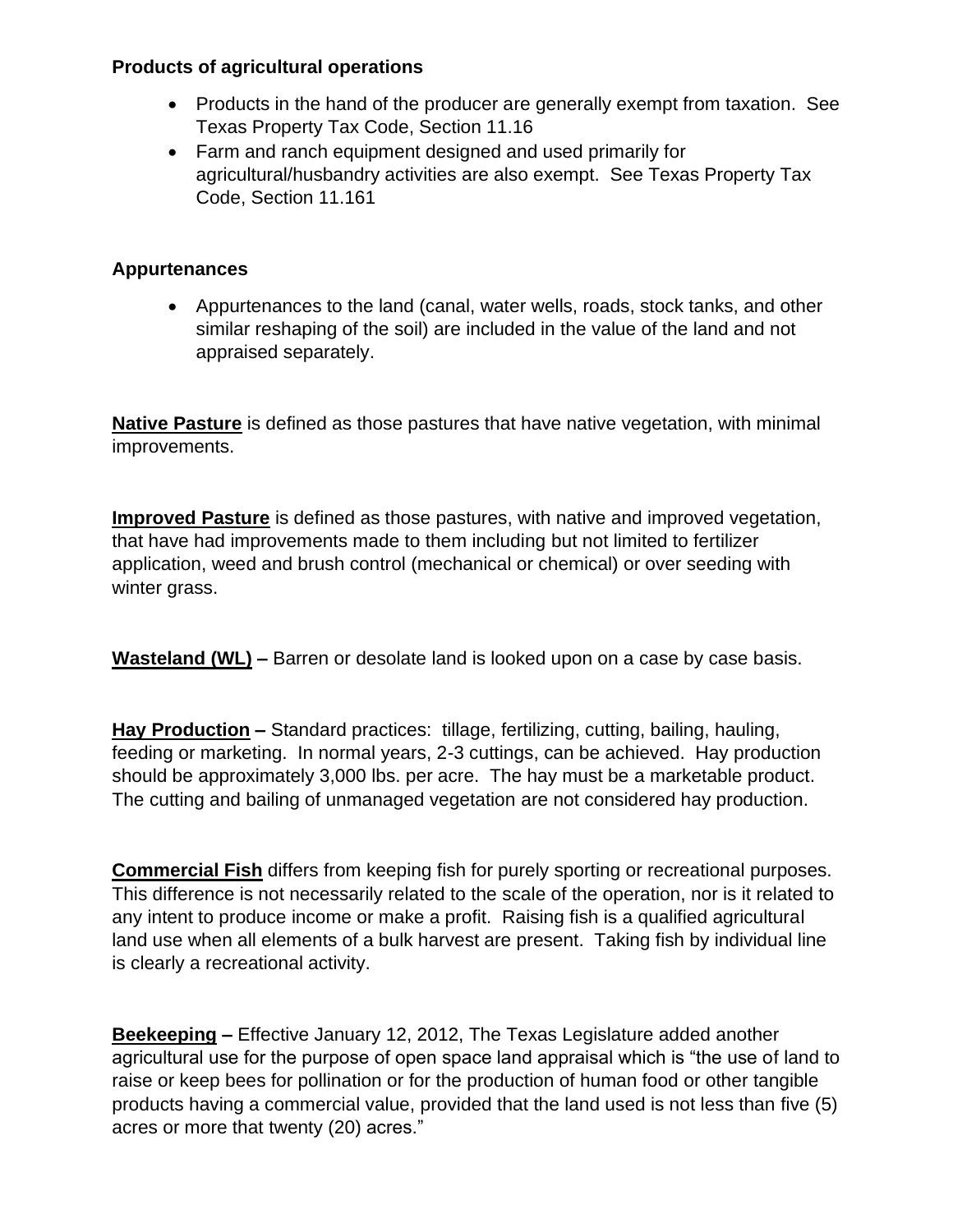The information collected below and on the following pages was a result of on-site inspections of agricultural property in Kaufman County and meeting with the Agricultural Advisory Board. The purpose of this information is to help establish typical guidelines and/or intensity levels.

## **EVIDENCE OF AGRICULTURAL USE**

In order for your property to quality as 1-d-1 open space land and be granted a special agricultural use appraisal, the land must currently be devoted principally to agricultural use to the degree of intensity accepted in this area and have been devoted principally to agricultural use for at least five of the preceding seven years. A new owner is required to file an application for ag-use appraisal and provide evidence of ag-use. Property owners of land that has previously been approved for ag-use may be asked by the Chief Appraiser to re-file an application and provide evidence if the ag-use is in question.

When filing an application, please provide as much evidence as possible. The following are some types of documentation that will be helpful in proving your case. A minimum of 3 documents in any combination if required.

- 1. Notarized affidavit from previous owner or any other person having knowledge of the history of the property
- 2. Receipts showing the purchase of livestock, feed, fencing material, farm and ranch equipment, etc.
- 3. Pictures of the property
- 4. Income tax returns, schedule F
- 5. Lease agreements
- 6. Proof of crop purchase and/or sold
- 7. Any other pertinent information documenting ag-use on the property

Please keep in mind that the more information you can provide, the better the chances of being approved for the ag-use appraisal.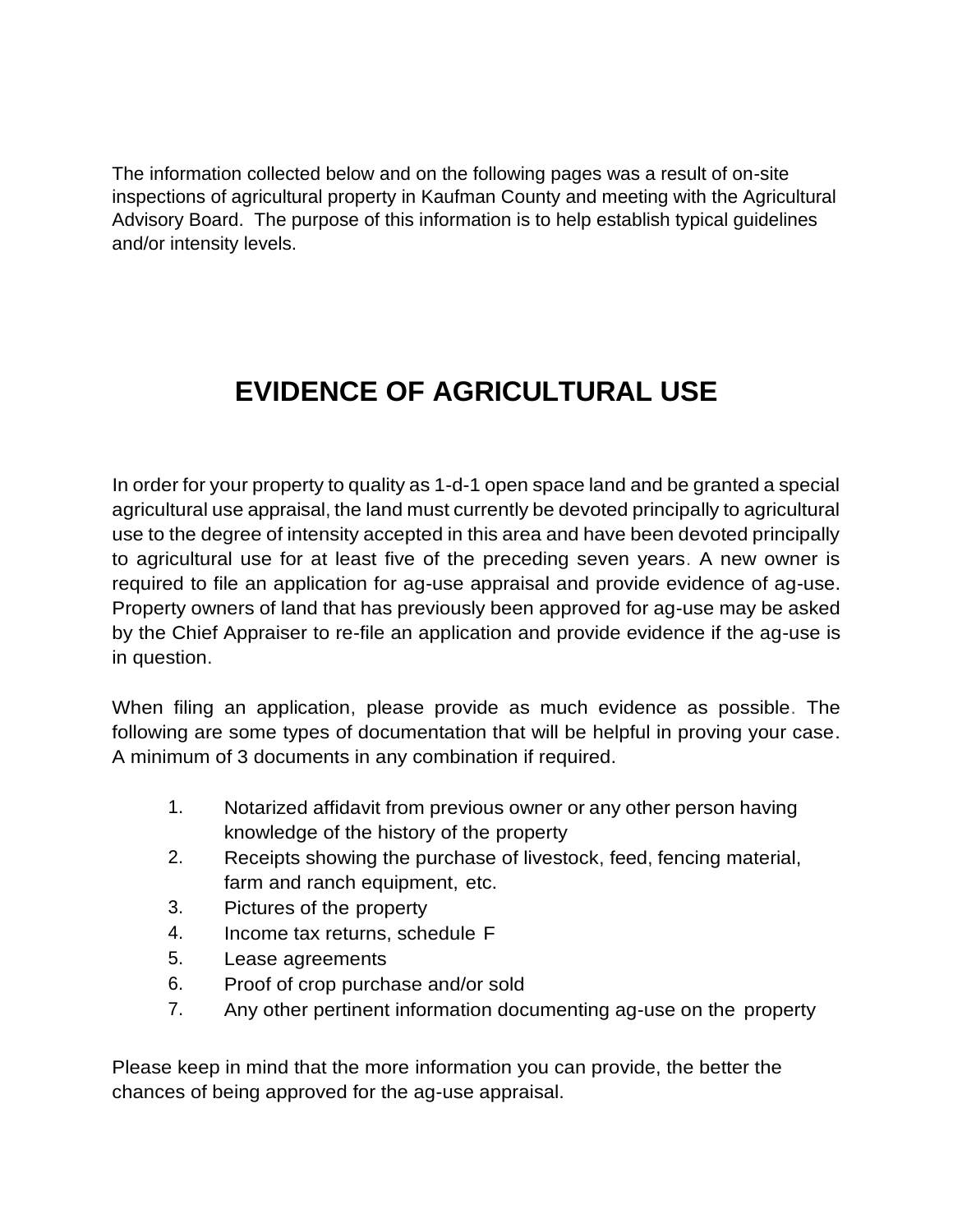#### *Cattle*

Native/Improved Pasture Must be Fenced Water Source

- 1. Minimum of nine (9) contiguous acres owned and/or leased and designated for grazing.
- 2. Cattle must have open space for grazing and must have enough grass/water source to support at least three (3) head of cattle.
- 3. Tracts of land larger than 9 acres should have an additional one (1) cow for every additional eight (8) acres.

#### *Horses*

Native/Improved Pasture Must be Fenced Water Source

- 1. Minimum of nine (9) contiguous acres owned and/or leased and designated for grazing.
- 2. Horses must have open space for grazing and must have enough grass/water source to support at least three (3) horses.
- 3. Tracts of land larger than 9 acres should have an additional one (1) horse for every additional eight (8) acres.

#### *Goats*

Native/Improved Pasture Must be Fenced Water Source

- 1. Minimum of nine (9) contiguous acres owned and/or leased and designated for grazing.
- 2. Land can be partially wooded but must have enough grasses and other food sources to support fifteen (15) goats per nine (9) acres.
- 3. Tracts of land larger than 9 acres should have an additional three (3) goats for every additional eight (8) acres.

#### *Sheep*

Native/Improved Pasture Must be Fenced Water Source

- 1. Minimum of nine (9) contiguous acres owned and/or leased and designated for grazing.
- 2. Land can be partially wooded but must have enough grasses and other food sources to support fifteen (15) sheep per nine (9) acres.
- 3. Tracts of land larger than 9 acres should have an additional three (3) sheep for every additional eight (8) acres.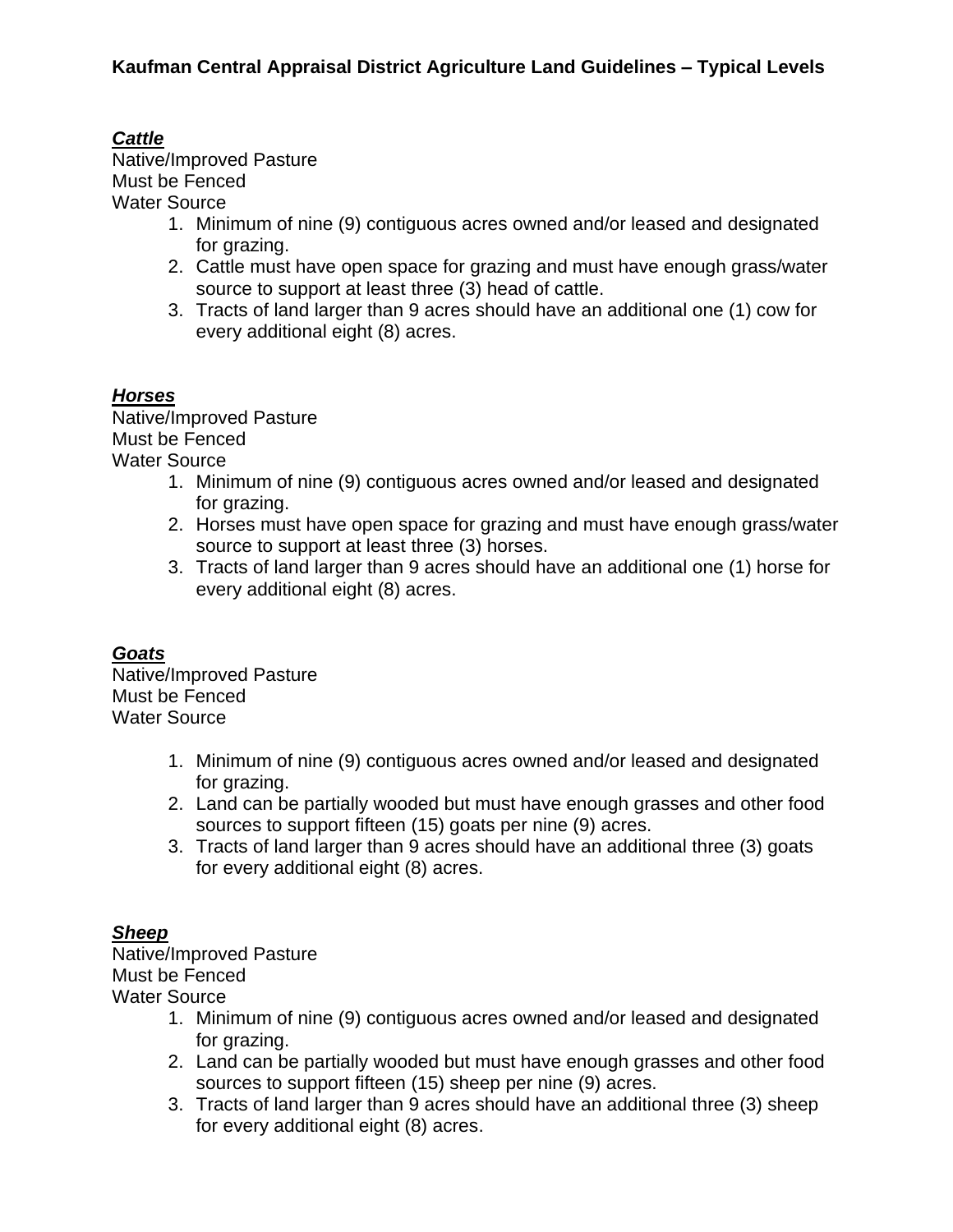#### *Hay Field*

- 1. Minimum of nine (9) contiguous acres owned and/or leased and designated for hay production.
- 2. A 10% allowance of ag land that is wooded land and/or non-baleable land will be given. Any wooded land and/or non-baleable land over the 10% allowance will not qualify.
- 3. Typically, proof of two (2) cutting in years of normal rainfall.
- 4. Land should be fertilized heavily at first of year (150-300 lbs. per acre) and top dressed later as needed.
- 5. There should be no animals on a hay field during growing season. Animals may be wintered on hay fields.

#### *Orchard/Vineyard*

- 1. Minimum of five (5) contiguous acres owned and/or leased and designated for orchard/vineyard.
- 2. Fruit trees are one hundred (100) trees per acre on non-irrigated land and one hundred twenty (120) trees per acre on irrigated land.
- 3. Pecan trees are twenty (20) trees per acre.
- 4. Grape vines are five hundred and fifty (550) vines per acre.

#### *Truck Farms/Vegetable/Horticulture*

- 1. Minimum of ten (10) contiguous acres owned and/or leased and designated to truck farms/vegetable/horticulture.
- 2. Proof of produce sold wholesale to the public.

#### *Christmas Tree Farm*

- 1. Minimum of ten (10) contiguous acres owned and/or leased and designated for growing Christmas trees.
- 2. Yearly trimming required.
- 3. Four hundred (400) trees per acre.

#### *Catfish Farm*

- 1. Minimum of ten (10) contiguous acres owned and/or leased and designated to catfish farm.
- 2. Record of sales.

#### *Dry Crop/Irrigated Crop*

- 1. Minimum of fifteen (15) contiguous acres owned and/or leased and designated to crops.
- 2. A 10% allowance of ag land that is wooded land and/or non-planted land will be given. Any wooded land and/or non-planted land over the 10% allowance will not qualify.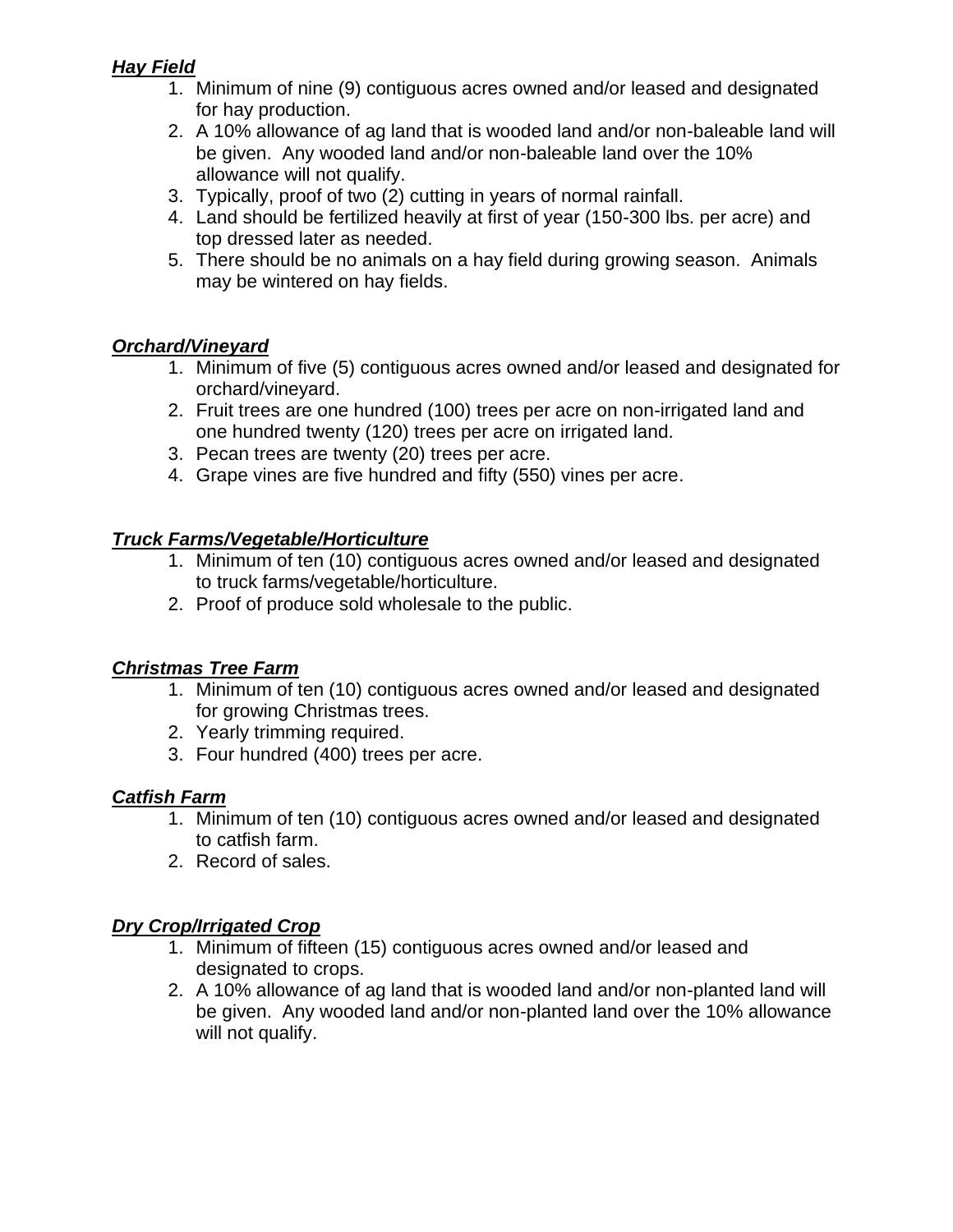### **Wildlife Management Guidelines**

- 1. Land must have been qualified and appraised as open space agriculture land or as timber land in the year prior to conversion to wildlife management use.
- 2. The primary use of the land must be for managing wildlife.
- 3. Actively using land to propagate a sustaining breeding, migrating, or wintering population of indigenous wild animals for human use, including food, medicine, or recreation.
- 4. Must submit an application and a management plan between January 1st and April  $30<sup>th</sup>$  of the tax year.
- 5. Management plan must be submitted on the Texas Parks and Wildlife form, "PWD 885-W7000."
- *6. A minimum of 16.6 acres designated to wildlife management is required.*
- 7. Must perform at least three (3) of the following seven (7) management practices each year.
	- a. Habitat Control
	- b. Erosion Control
	- c. Predator Control
	- d. Provide Supplemental Water
	- e. Provide Supplemental Food
	- f. Provide Shelter
	- g. Conduct Census Counts to Determine Population

#### **The Chief Appraiser will require an annual report each of the following years on the Texas Parks and Wildlife form "PWD-888-W7000" describing how the management plan was implemented during the previous year.**

*Additional information on Wildlife Management Appraisal titled "Guidelines for Qualifications of Agricultural Land in Wildlife Management Use" may be obtained on the Texas Comptroller of Public Accounts website: http://www.window.state.tx.us/*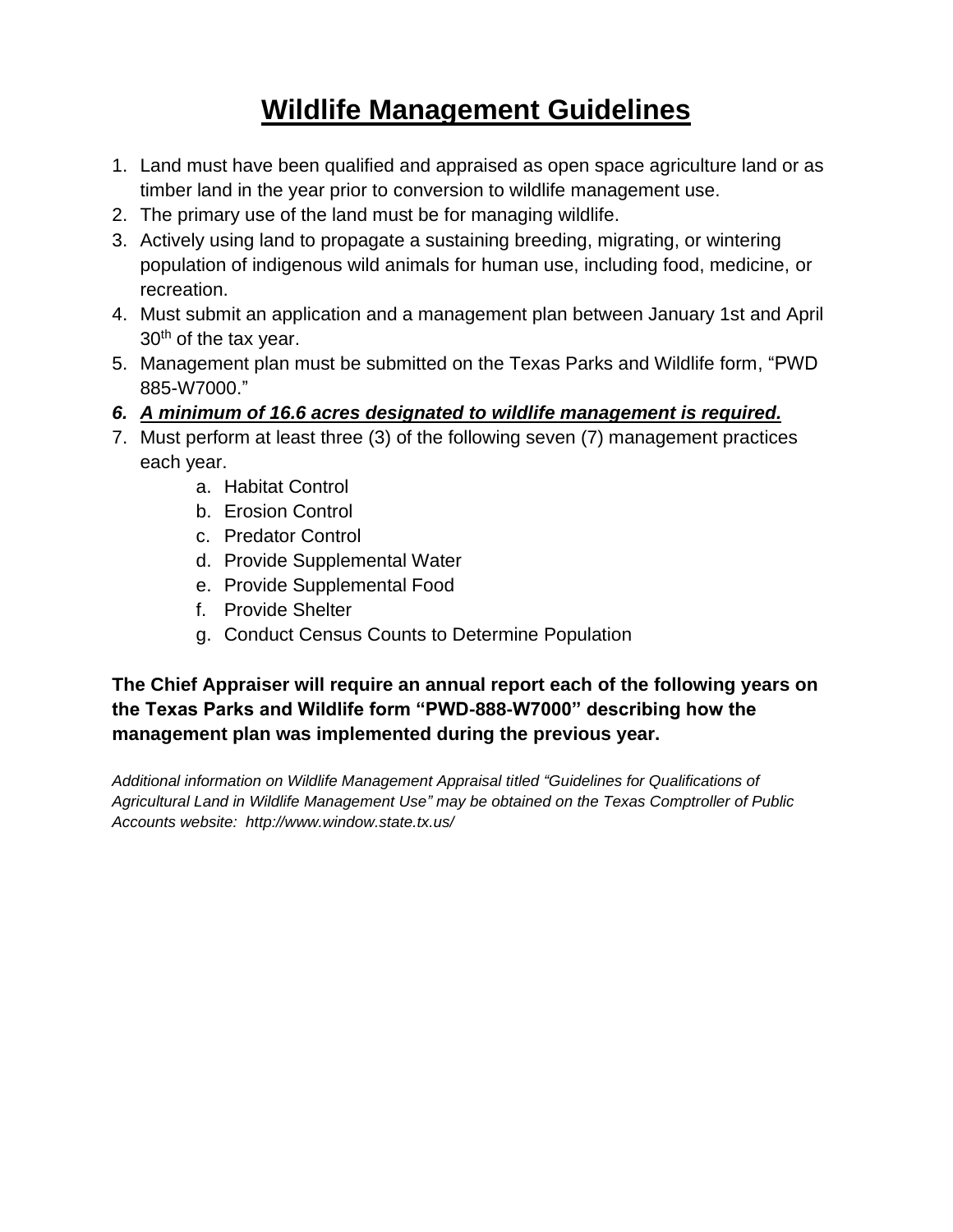## **Beekeeping Guidelines**

Effective January 1, 2012, the Texas Legislature added another agricultural use for purpose of open-space land appraisal. Tax Code Section 23.51 (2) was amended to include the definition of agricultural use "the use of land to raise or keep bees for pollination or for the production of human food or other tangible products having a commercial value, provided that the land used is not less than five (5) or more than twenty (20) acres."

This provision permits the owner to raise or keep bees for two purposes: (1) pollination or (2) the production of human food or products that have commercial value.

The minimum degree of intensity was established using Section 131.001 Texas Agricultural Code's definition of an apiary as a place where six (6) or more colonies of bees or nuclei of bees are kept. A colony is the hive and its equipment and appurtenances including bees, comb, honey, pollen and brood.

#### **Kaufman County's minimum degree of intensity standard is set at five (5) acres and six (6) colonies.**

| <b>Number of Acres</b> Number of Hives |    |
|----------------------------------------|----|
| 5                                      | 6  |
| 6.5                                    | 7  |
| 8                                      | 8  |
| 9.5                                    | 9  |
| 11                                     | 10 |
| 12.5                                   | 11 |
| 14                                     | 12 |
| 15.5                                   | 13 |
| 17                                     | 14 |
| 18.5                                   | 15 |
| 20                                     | 16 |
|                                        |    |

#### **For each additional 1.5 acres one additional hive is required.**

- When a property owner initially seeks qualification for agricultural use appraisal for beekeeping, they must show proof of history of agricultural use on the land for five (5) out of the preceding seven (7) years.
- Acreage with a Homestead Exemption cannot be considered for agricultural history or agricultural appraisal.
- KCAD will require copies of: Registration of the Apiary (https://txbeeinspection.tamu.edu), Branding information, Copies of Receipts Pertaining to Beekeeping and Pictures of Hives.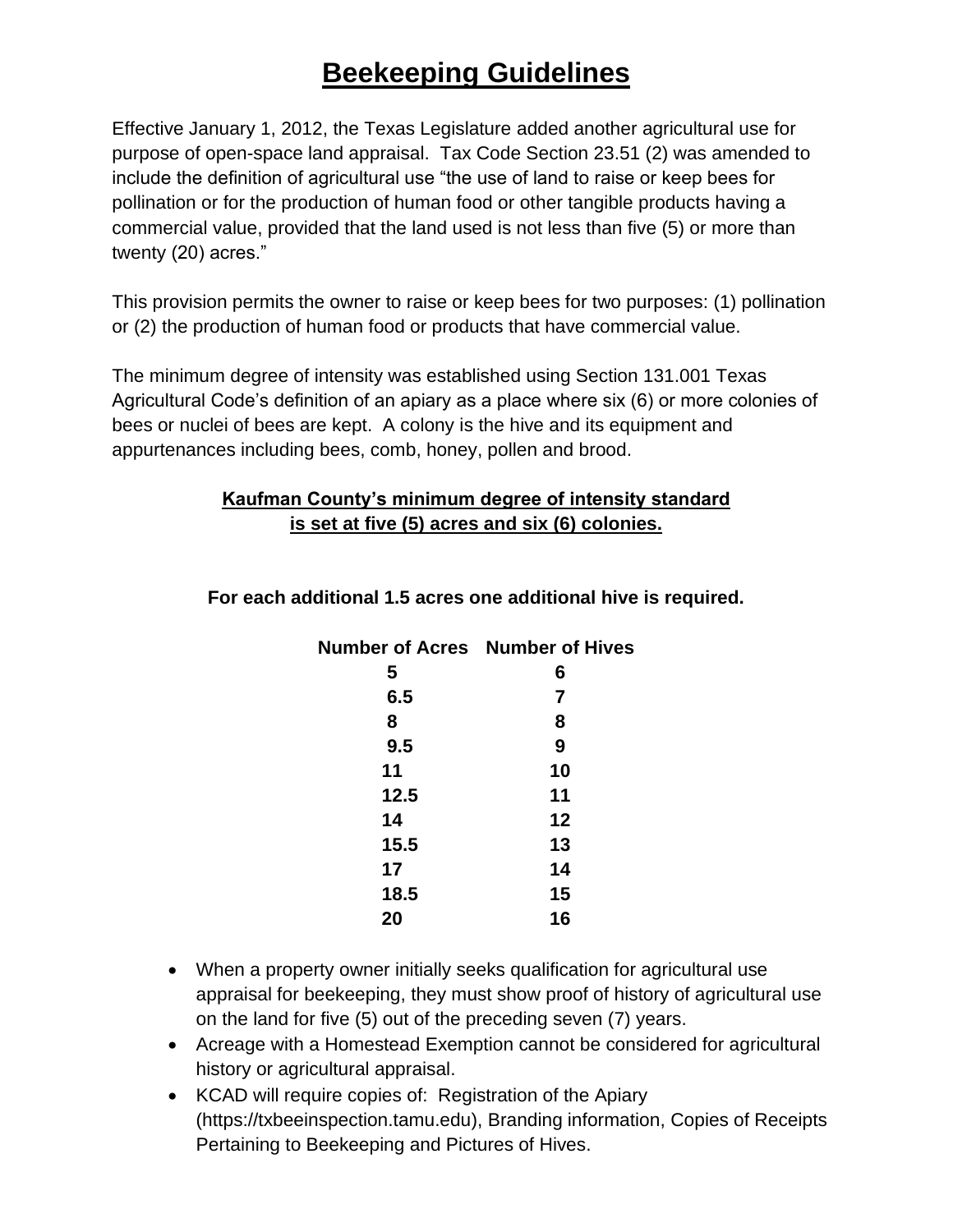- The property owner should draw a landscape plan of the property and indicate how different plants and plantings (fruit trees, shrubs, vines, flowers, clover, buckwheat, vetch, etc.) contribute to bee foraging.
- The hives must be located on the property for at least seven (7) months of the year.
- The hives must be maintained and kept alive.
- The agriculture productivity value for land used for beekeeping will be the same as the agriculture productivity value for orchard/vineyard land.
- If land is lease for beekeeping, a current written lease agreement must be submitted. Both parties must sign the lease agreement.

#### *ITEMS OF USE*

- Bee suit
- Purchase of boxes
- Purchase of bees
- Queen bee
- Purchase of sugar in large quantities
- Planting of flowers (seeds)
- Receipts for sale of honey or related products such as beeswax, candles, soaps etc.